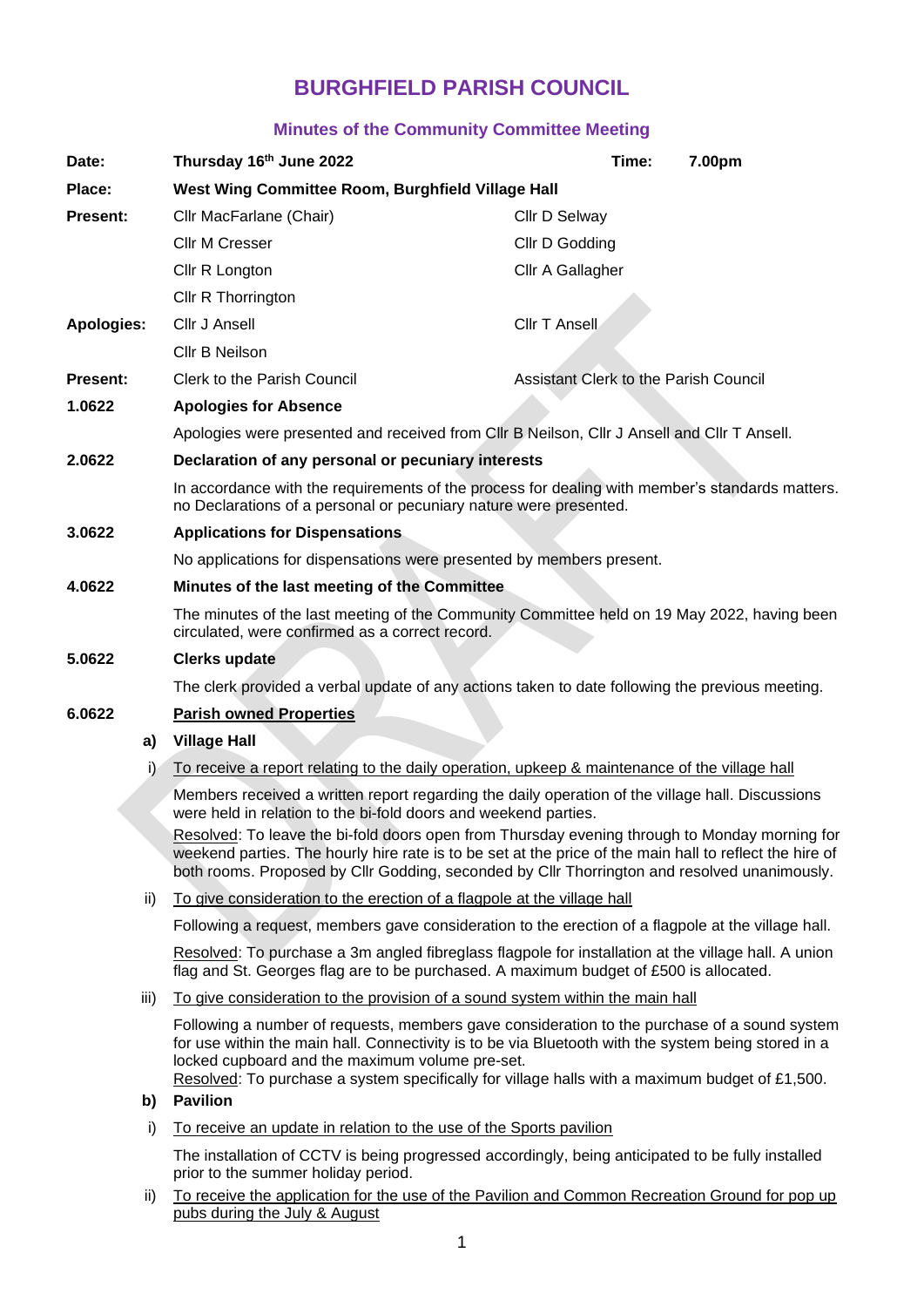Members present gave consideration to the application submitted for use of the Common Recreation ground and sports pavilion for pop up pubs during July & August. Resolved: To grant permission accordingly. A full litter sweep is to be undertaken the following morning after each event with a request for the toilets to be cleaned. Proposed by Cllr Longton, seconded by Cllr Godding and resolved with a majority vote of 4 votes in

favour with 2 objections. Disappointment was expressed by a Cllr present that a member of the Burghfield Santa's hadn't

attended to answer any questions presented. iii) To receive the application for the use of the Pavilion and Common Recreation Ground for Burghfest 2022

Members present gave consideration to the application submitted for use of the Common Recreation ground for Burghfest 2022.

Resolved: To grant permission accordingly for the event to go ahead.

Proposed by Cllr Gallagher, seconded by Cllr Thorrington and resolved with a majority vote with one abstention.

#### **7.0622 Conservation & Management of Open Spaces within the Parish**

#### **a) Parish Recreation Grounds**

- i) To receive a report regarding parish owned recreation grounds
- a) Common Recreation Ground

Members gave consideration to a request received regarding disabled access to the common recreation ground.

Resolved: Improved access at the Garlands Close end of the Common Recreation Ground is to be investigated further.

Members gave consideration to the request received to address the tree roots at the entrance from Recreation Road.

Resolved: To instruct the parish council approved contractor to address accordingly.

- b) Hatch Recreation Ground No issues to report.
- c) Wells Recreation Ground No issues to report.
- d) Auclum Green No issues to report.
- e) Old Recreation Ground (Skate Park)

Members acknowledged the level of graffiti currently being experienced at the skate park, with considerable damage having been caused. The ramps require repainting to cover the graffiti sufficiently.

#### **8.0622 Tree Report**

i) Update on tree works within the parish

The 5-year Tree Management Plan is in the process of being updated.

### **9.0622 Allotments**

#### **To deal with any administrative issues for the Allotments:**

i) To receive an update in relation to any administrative issues for the allotment sites

Members received a report highlighting any administrative issues for the allotment sites.

Following a delay in supply, a new water trough is scheduled to be installed prior to the end of June in preparation for the summer period.

Members discussed the preparation of plots for new tenants where tenancies had been relinquished.

Resolved: A trial is to be initiated of enabling new plot holders to take on a plot free of charge for the first year if taken as seen. Resolved unanimously.

#### **10.0622 Parish Maintenance**

 $i)$  To give consideration to the continuation of the planting of the BT Phone box at the Village Hall

Members expressed thanks to the Burghfield WI for the decoration of the phone box at the Village Hall. An expression of interest was presented in continuing with the planting.